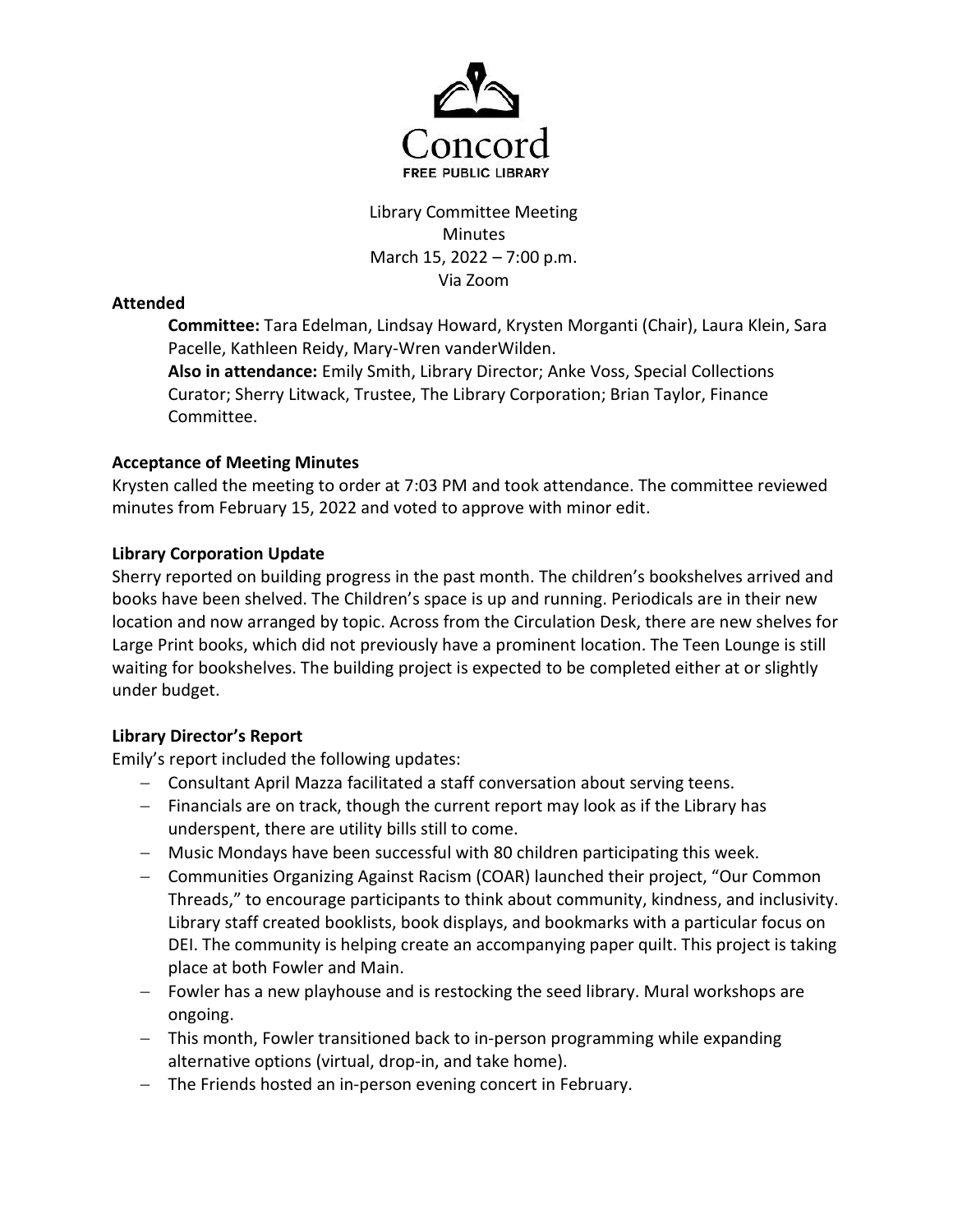- Reference team is shifting the 000s to 270s from the balcony to the 2nd floor where this collection can be browsed.
- Staffing/Hiring Updates: Emily announce that the library filled 3 vacancies for Library Assistants. Interviews have begun for the Assistant Director position. Cary Stough has been promoted to Teen Services Librarian. Emily is crafting a job description for a Makerspace Coordinator, a position that has been funded for this fiscal year.

### New Business

### Photography & Filming Policy

The Library has not had a posted policy related to photography and filming in the Library in the past. Library staff take pictures and videos that are used for promotion and use on social media and have a permission form to use these materials. This policy relates to that activity and is also meant to cover photography and filming done by patrons in the library.

The Committee had questions about protecting artwork, not disturbing others use of the Library, and photographing minors. Emily will address these concerns and will bring an updated draft to the next committee meeting, if appropriate. The Library Corporation also has a policy related to the Library's security cameras. Emily will look into potentially having these two policies linked.

### Resuming Library Committee meetings in person

The committee discussed resuming in-person committee meetings at the Library. It is not clear how long the town will allow virtual meetings. Most committee members indicated a willingness to meet in person, possibly with masks. The Library is not currently open on Tuesday evenings, when committee meetings are held, but is expected to be open in May. The committee will plan to meet virtually in April and to resume in-person meetings in May.

#### Presentation by Special Collections Curator

Curator Anke Voss provided the Committee with an update on the activities in Special Collections over the past two years during the pandemic. A full-time Special Collections Assistant has supported this work since 2020 and the department has also had interns from Simmons.

During the closure for the pandemic, Special Collections was transformed to provide more seating with more distancing. There has been positive feedback from researchers. The construction project included the installation of new carpets. The project also includes an extension to the existing vault in the Main Library and improved art storage. Anke and her team, along with volunteers, are processing and inventorying books donated by Dick and Doris Goodwin. These will be put in the bookcases in the new Goodwin Forum.

Statuary and busts were sent out for cleaning. When construction is complete, they will be reinstalled into the new spaces. The Library Corporation also hired a professional photographer to extensively photograph the art collection. The images from that project will go live online this week for all to enjoy.